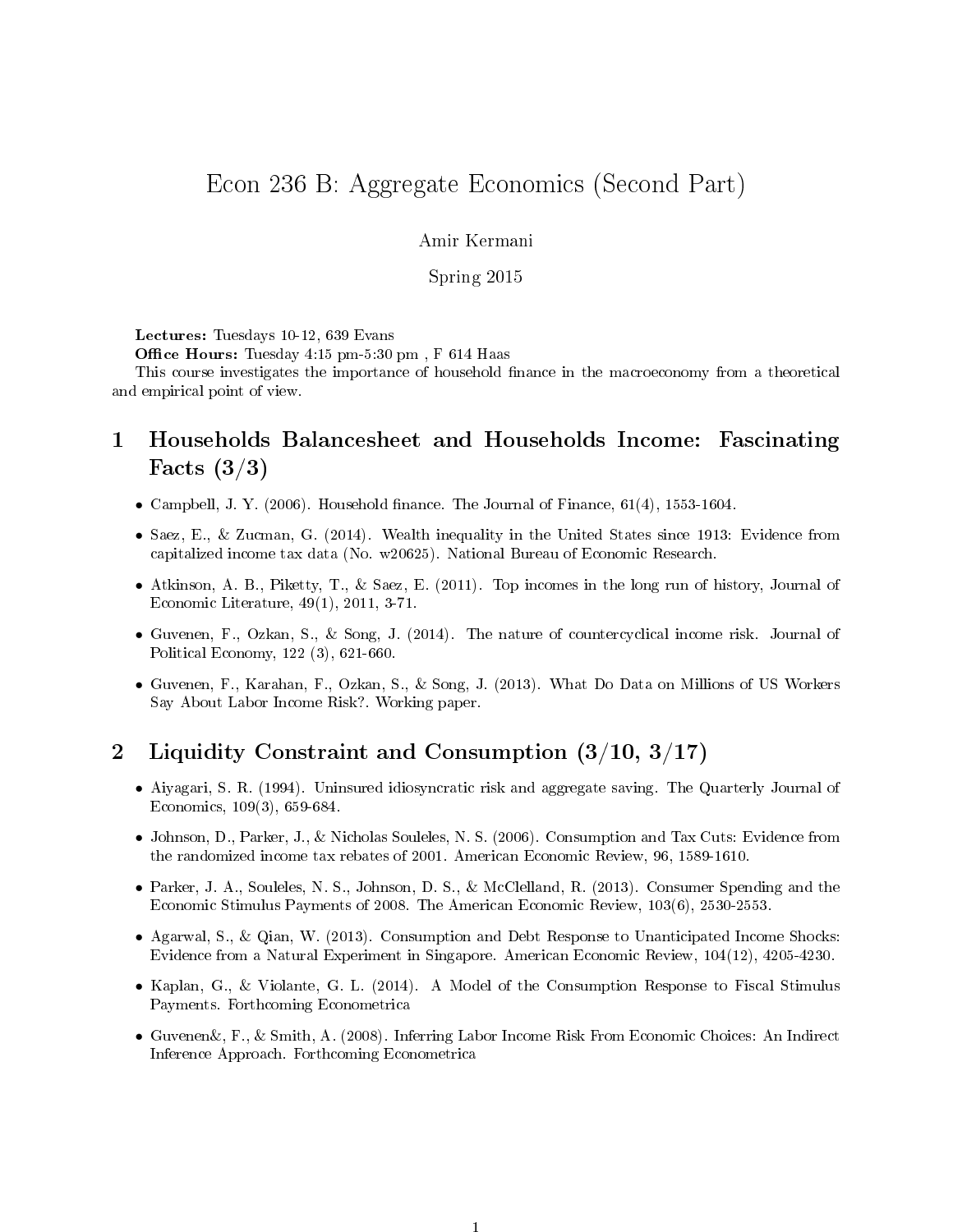#### 3 Household Finance and the Great Recession (3/31)

- Mian, A., & Sufi, A. (2011). House prices, home EquityBased borrowing, and the US household leverage crisis. The American Economic Review, 101(5), 2132-2156.
- Mian, A., Rao, K., & Sufi, A. (2013). Household Balance Sheets, Consumption, and the Economic Slump. The Quarterly Journal of Economics, 128(4), 1687-1726.
- Eggertsson, G. B., & Krugman, P. (2012). Debt, Deleveraging, and the Liquidity Trap: A Fisher-Minsky-Koo Approach. The Quarterly Journal of Economics, 127(3), 1469-1513.
- Mondragon, J. (2014). Household Credit and Employment in the Great Recession. Available at SSRN 2521177.
- Kermani, A., (2013), Cheap Credit, Collateral and the Boom-Bust Cycle.

## 4 Inequality and Financial Crisis (4/7)

- Kumhof, M. M., Rancière, R., & Winant, P. (2014). Inequality, Leverage and Crises, forthcoming American Economics Review.
- Beaudry, P., & Lahiri, A. (2014). The Allocation of Aggregate Risk, Secondary Market Trades, and Financial Boom-Bust Cycles. Journal of Money, Credit and Banking,  $46(1)$ , 1-42.
- Rajan, Raghuram G (2010), Fault Lines: How Hidden Fault Lines Still Threaten the World Economy, Princeton, NJ: Princeton University Press.
- Coibion, Olivier, Yuriy Gorodnichenko, Marianna Kudlyak, and John Mondragon (2014), "Does Greater Inequality Lead to More Household Borrowing? New Evidence from Household Data", NBER Working Paper 19850.
- Jordà,  $\hat{O}$ ., Schularick, M., & Taylor, A. M. (2014). The great mortgaging: housing finance, crises, and business cycles (No. w20501). National Bureau of Economic Research.

### 5 Households Balancesheet and Monetary Policy

#### 5.1 Background and Theory (4/14)

- Bernanke, B. S., & Gertler, M. (1995). Inside the black box: The credit channel of monetary policy. The Journal of Economic Perspectives, 9(4), 27-48.
- Iacoviello, M. (2005). House prices, borrowing constraints, and monetary policy in the business cycle. The American Economic Review, 95(3), 739-764.
- Adrien Auclert, M. I. T. (2014). Monetary Policy and the Redistribution Channel.

#### 5.2 Empirics  $(4/21)$

- Di Maggio, M., Kermani, A., & Ramcharan, R. (2014). Monetary Policy Pass-Through: Household Consumption and Voluntary Deleveraging.
- Keys, B. J., Piskorski, T., Seru, A., & Yao, V. (2014). Mortgage Rates, Household Balance Sheets, and the Real Economy (No. w20561). National Bureau of Economic Research.